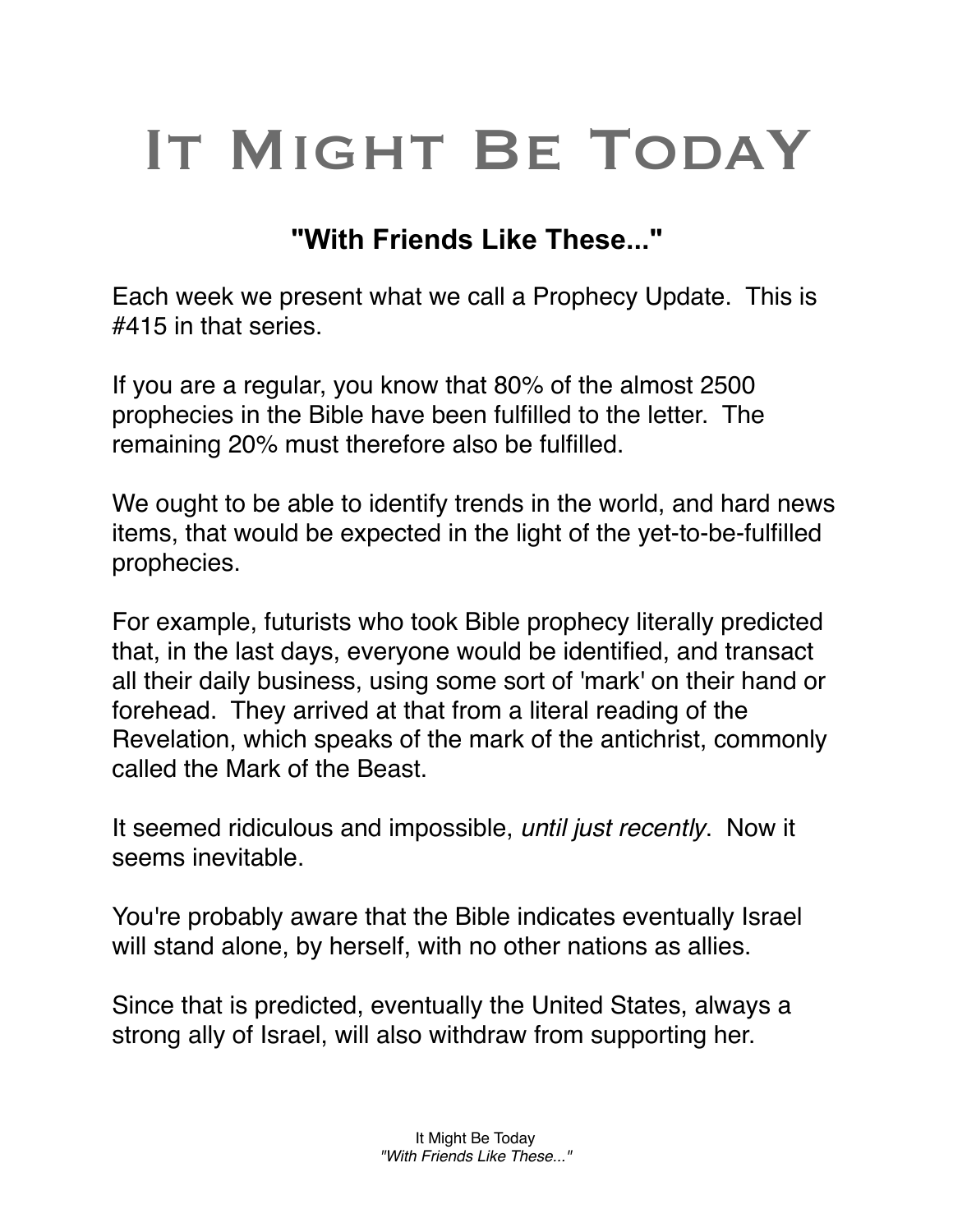It seemed unlikely that our own nation would ever pull support from Israel, but more-and-more we are trending that way.

The latest evidence that the United States is no friend to Israel was reported by [JewishPress.com.](http://jewishpress.com) The article they posted was titled, *US Spied on Israel, Prepared to Destroy Israeli Bombers to Protect Iran.* Excerpts:

In an explosive report we learn that ever since 2012, the United States has been spying on Israel in order to prevent the Jewish State from attacking suspected Iranian nuclear sites, according to Friday's Wall Street Journal.

The White House had sent an additional aircraft carrier to the region after learning that Israeli aircraft had flown into Iranian airspace in what U.S. officials feared was a test run for an attack on Iran's Fordow plant. The carriers had attack aircraft on board prepared to respond to any Israeli attack on Iran.

Several U.S. officials also claimed that Israel wanted to strike Iran in 2012, and that the United States pressured Israeli officials into retreating.

The U.S. attempted to keep its nuclear power negotiations with Iran concealed from Israel because of disagreements over the extent to which Iran should be permitted to pursue a nuclear program. Israel took the position that because Iran has an abundance of energy resources, it had no peaceful purposes for its nuclear program.

http://www.jewishpress.com/news/breaking-news/report-us-spied-on-israel-prepared-to-destroy-israelibombers-to-protect-iran/2015/10/23/